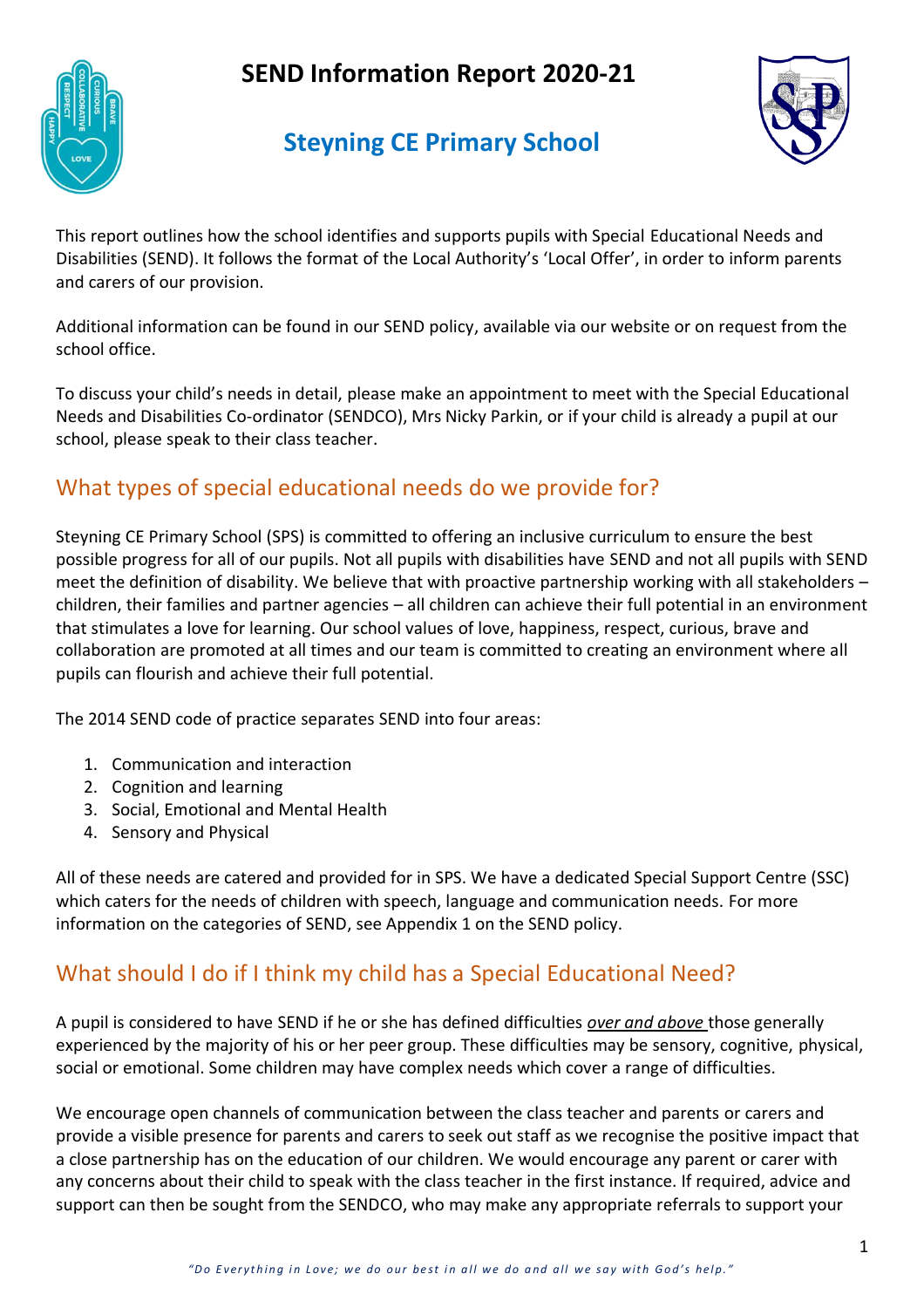child. Together, the parent or carer and school can agree upon the best course of action which may include monitoring for further investigation, assessments being carried out at school or a referral to an external agency.

Below are the contact details of our SENDCO and SEND Governor.

| SENDCO and Assistant Head for Inclusion      | Nicky Parkin                  |
|----------------------------------------------|-------------------------------|
| Nominated Special Educational Needs Governor | Mary Smith                    |
| Phone number                                 | 01903 813420                  |
| Email                                        | office@steyningprimary.org.uk |

### How do we identify children with SEND within our school?

At SPS, we aim to spot barriers to learning as early as possible so that we can put strategies in place to overcome them. There are a variety of approaches that we use in order to ascertain whether your child is displaying any SEND tendencies and if it would be appropriate to add your child to the SEND register. These approaches include but are not limited to:

- Rigorous tracking of termly progress and identification any specific areas of concern
- Teacher observations and ongoing teacher assessments
- Meetings between the class teacher and SENDCO three times a year to discuss concerns regarding the progress of children in the class to produce and implement a plan to explore and meet the child's needs
- Discussions during pupil progress meetings
- Standardised testing administered by the SENDCO
- Specialist Advisory Service identification
- Educational Psychologist identification
- Liaising with any previous settings or other agency involvement

At the heart of the identification process is the partnership between the parent or carer and the school and the maintenance of open lines of communication between all stakeholders.

At SPS, we follow the Graduated Approach of identification and support for children with SEND. In line with the Special Educational Needs and Disability Code of Practice 2014, a child will be identified as having a Disability or Special Educational Needs (SEND) if they have a significantly greater difficulty in learning than the majority of others of the same age or if they have a disability which prevents or hinders them from making use of educational facilities of a kind generally provided for others of the same age in mainstream schools.

Children who fall into one or more of these categories are, with permission from parents or carers, placed onto the SEND register. Children registered as 'SEND Support' can move from SEND Support if the actions taken by the child, parents or carers, school staff and outside agencies enable the child to make sufficient progress in their area of needs. Some children, dependent on their need or needs, may remain on SEN Support or progress to an Education Health and Care Plan.

### What is the SEND Register?

If children's needs become apparent as they progress through the school, class teachers will discuss these with the SENDCO and discussions will be held with the child's parents or carers. If the child is found to have needs that meet the criteria in the Code of Practice, the child will be listed on the school's Special Educational Needs and Disability (SEND) Register and additional provision will be put into place.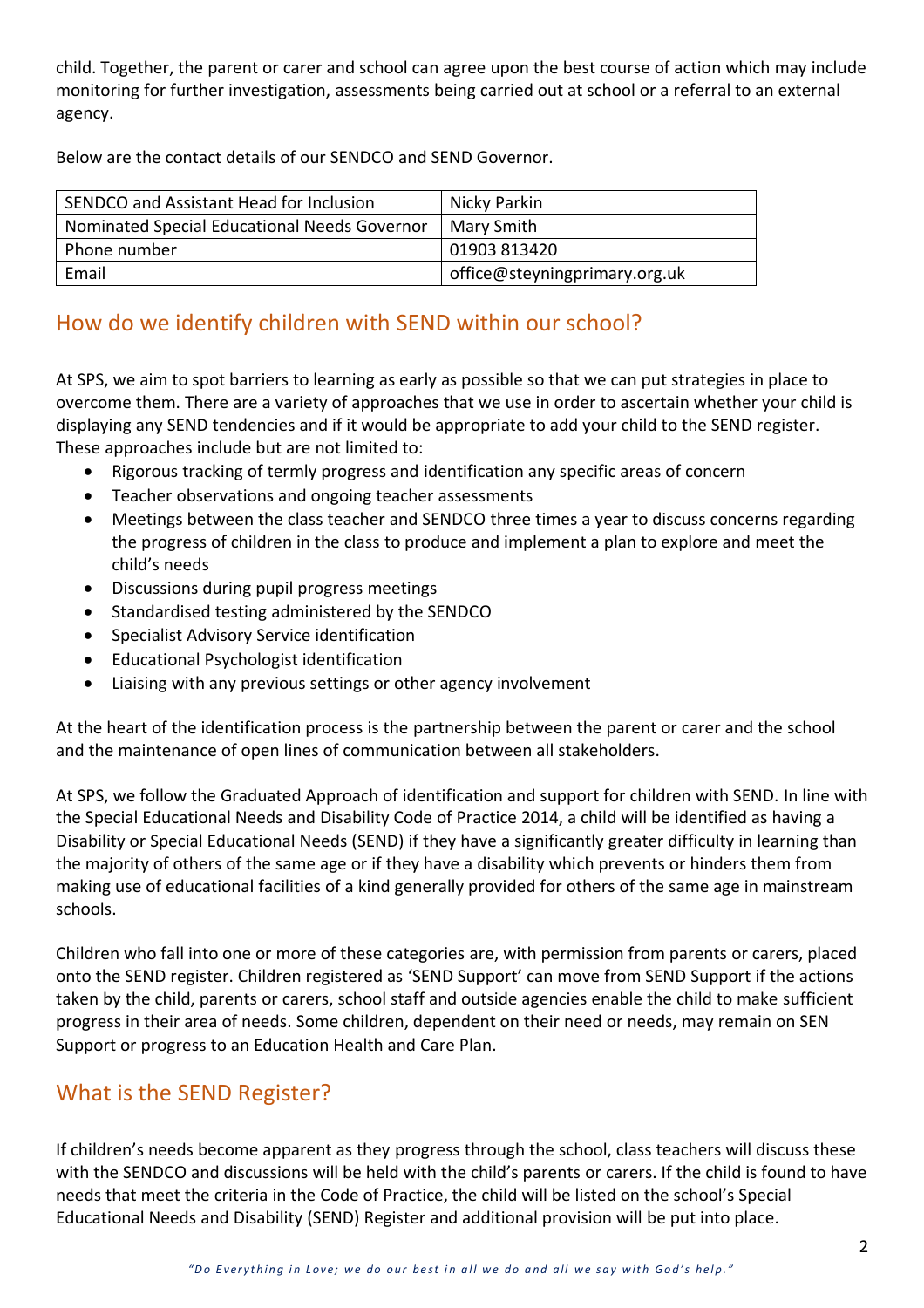The SENDCO maintains the SEND register and oversees provision. The school's SEND Register is an internally held and maintained document, the aim of which is to ensure that teachers are aware of children's additional needs. The progress of any child on the SEND Register is closely monitored by the school's Senior Leadership Team. The child's assessments at the end of Reception, Key Stage 1 (Year 2) and tests at the end of Key Stage 2 (Year 6) will be reviewed by groups such as Ofsted to ensure that the school's provision is succeeding for children with additional needs.

Children on the SEND register will have a 'SEND Support Plan' (sometimes referred to as an Individual Learning Plan) that is updated and reviewed three times a year. This will be written in liaison with parents or carers and all of those working with the child and will detail the provision in place to meet the child's needs.

Each child on the SEND register will have a Pupil Passport which is the child's voice and their views and input on their needs and provision.

### What is an EHCP?

EHCP stands for Education and Health Care Plan. An EHCP is a legal document that describes a child or young person's special educational, health and social care needs. It explains the extra help that will be given to meet those needs and how that help will support the child or young person to achieve what they want to in their life. The plan is drawn up by the local authority after an 'EHC Needs Assessment'.

If your child has an EHCP, the SENDCO will make sure that provision is put in place to enable them to reach the outcomes stated in the plan.

More information on Education and Health Care Plans, can be found on the West Sussex Local Offer Website at <https://westsussex.local-offer.org/information/4-ehc-needs-assessment>

#### What policies are in place to support children with SEND?

Our SEND Policy outlines the information you need to know about how we organise provision for all pupils with SEND. Our SEND policy is available to view on the school website. If you would like to discuss our SEND provision or find out more, please contact our SENDCO who will be happy to discuss it further.

The following policies and information is available for viewing on the website:

- SEND Policy
- Behaviour & Anti-bullying Policy
- Health and Safety Policy
- Safeguarding Policy
- Disability, Inclusion and Accessibility Plan
- Nurture Group Info
- Children's Mentors Info
- Teaching and Learning Policy
- Dyslexia Policy

#### How are arrangements made to consult with parents or carers?

SPS has a strong commitment to work closely with parents and carers and has an open-door policy to ensure information is always accessible to parents, carers and staff. Class teachers are present on the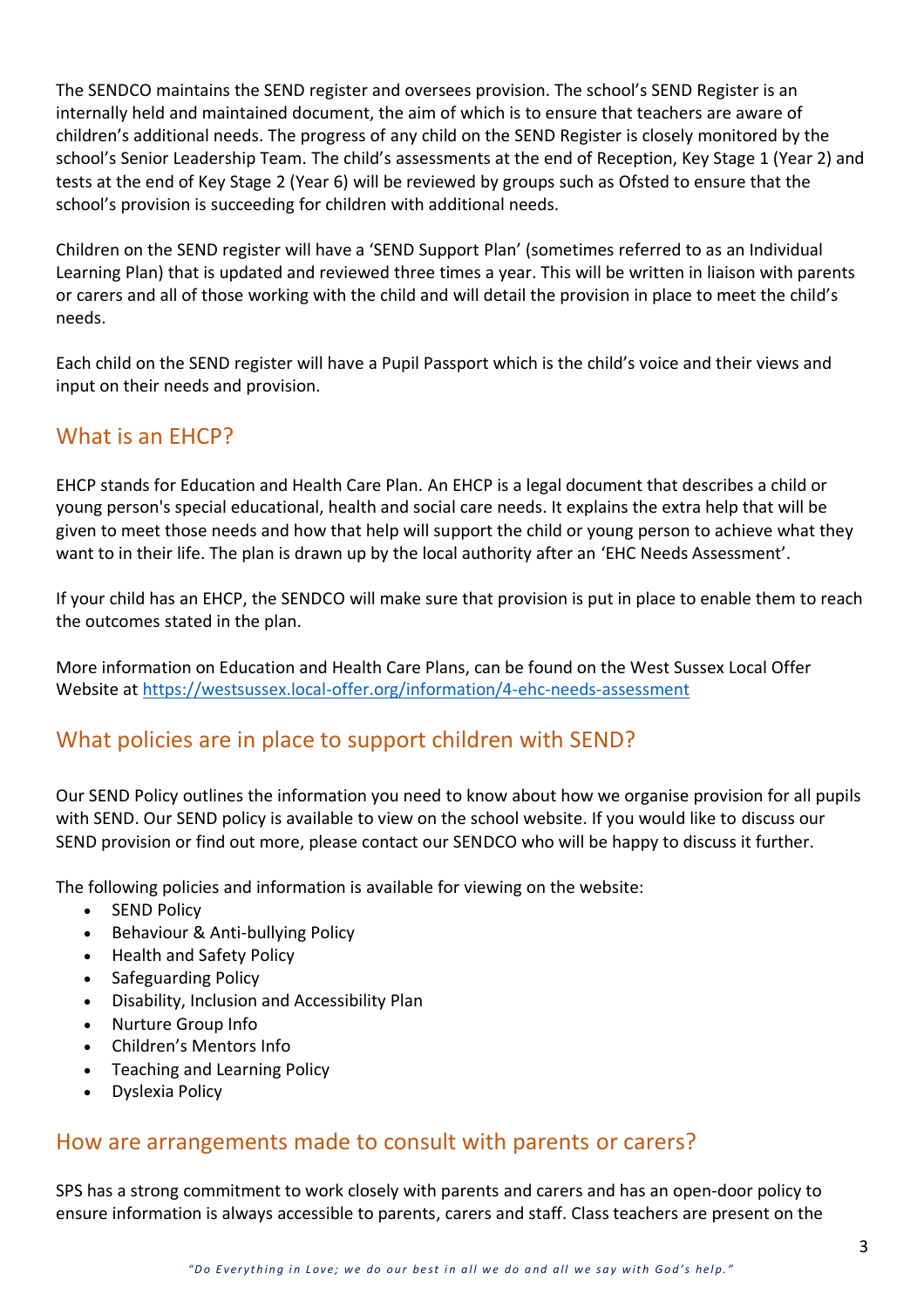playground at the beginning and end of every day for a quick chat. If we have any concerns about your child's progress, we will call or email you to arrange a meeting. You can make an appointment to meet your child's class teacher at any time throughout the year if you'd like a more detailed conversation about how they're getting on.

Parent or carer teacher consultations are held twice each year in October and March. The class teacher will meet with you to discuss how your child is progressing at school. At the end of the year, you will be invited into school for an 'Open Evening' when your child will celebrate their successes with you by showing you their year's work. In July, you will receive a detailed written report showing your child's attainment and, more importantly, the progress they have made throughout the year. Children on the SEND register will have three SEND support plans over the course of the year which teachers and parents or carers will review against the specific SEN targets that are in place to support the child.

## How are the children's voices heard in the process?

Pupils are consulted and their views are sought throughout their educational journey while at Steyning CE Primary school. We adopt a child-centred approach at SPS. Just as the phrase suggests, a child-centred approach ensures the child and their family is at the centre of decisions which relate to their life.

A child-centred process involves listening, thinking together, sharing ideas and seeking feedback. This process is ongoing to make sure children are supported towards their personal outcomes even as they evolve and change. This is achieved through regular and effective communication with parents or carers and by consultation with the child.

Your child may have an 'Individual Learning Plan' called a 'School Support Plan'. Teachers will create each plan in liaison with the child, the parents or carers and the SENDCO. The child and parent or carer's voice is central to decisions about support that will be put in place to help the child to progress.

Once a year a 'Pupil Passport' is created for and with each child on the SEND register which details their views considering: What is working well? What isn't working so well? What are my strengths? What areas do I find tricky? What helps me? What is important to me?

We ensure that all pupils are asked about their own strengths and areas for development and we share with them the progress that they have made. Pupils are actively encouraged to contribute their views throughout their educational journey.

# How does SPS assess and review the progress of pupils with SEND?

SPS ensures that SEND pupils are closely assessed through monitoring of classroom practise by the SENDCO and Senior Leadership Team. The school monitors the progress and attainment of children using internal processes such as classroom observation, assessments, test results and discussion with parents or carers. Assessment of children is ongoing with more formal assessments being undertaken at specific time periods during the academic year.

Outcomes are discussed with the Headteacher and the SENDCO during Pupil Progress meetings each half term. During intervention sessions, pupils' progress is monitored and followed up by constant liaison with the class teacher. Teachers are expected to identify barriers to learning and analyse outcomes to measure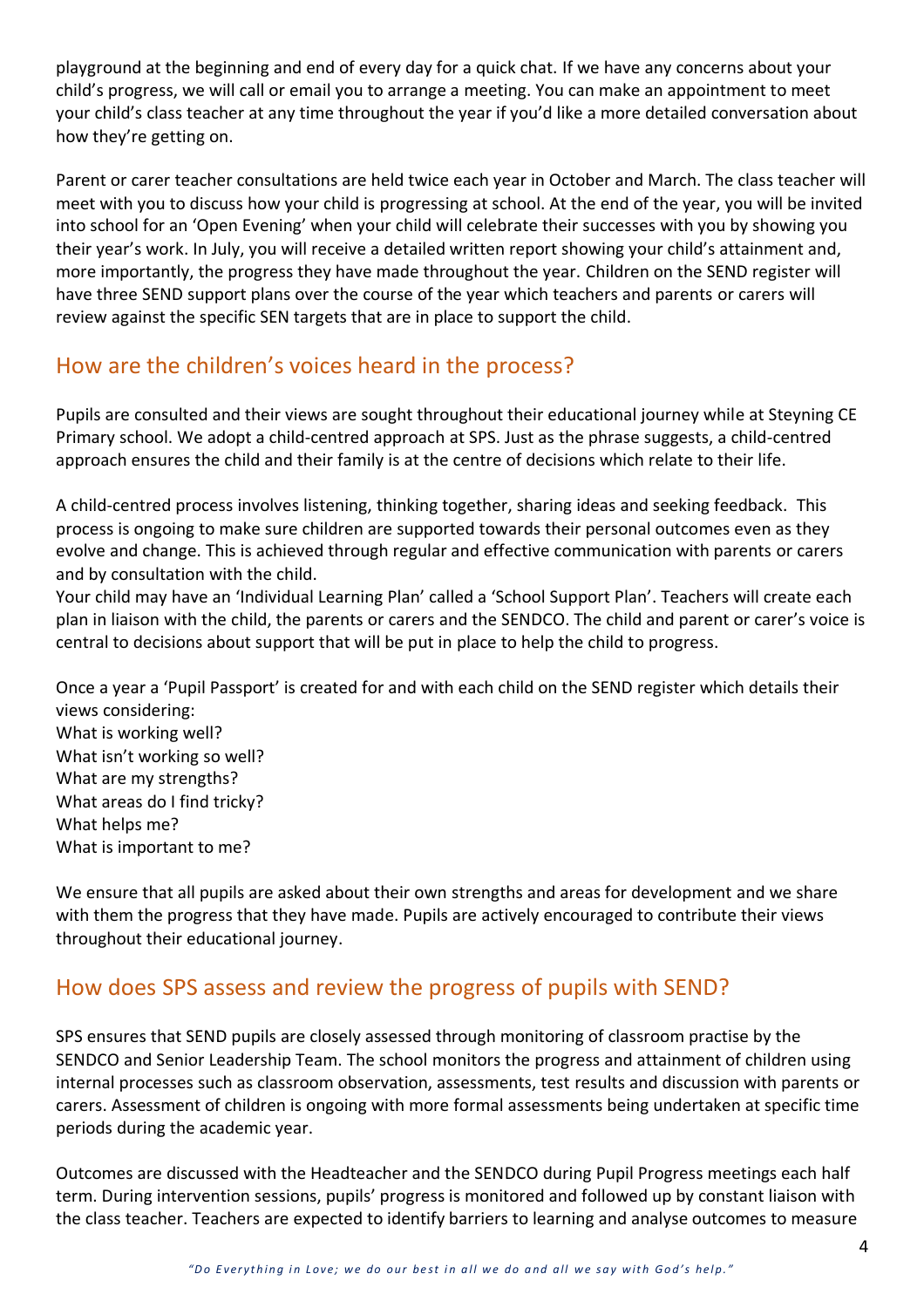the effectiveness of any intervention. At the end of more formal one-to-one or small group work, data is gathered to measure the impact.

Formal meetings for pupils with SEND are held termly between the class teacher and SENDCO to review their SEND Support Plan.

# How will the school prepare and support my child to join the school?

#### **Starting in Reception**

Before your child joins SPS, the Reception team will visit them in their nursery setting. They will hold liaison meetings with the nursery staff in order to develop a detailed profile of your child and their needs.

Before your child starts school, Reception teachers will conduct a home visit in order to begin to form a relationship with the child. Your child will be invited into school for settling in meetings and get to know the staff. Extra visits will be arranged for those who need it. As a parent or carer, you will be involved in this process from start to finish and will have plenty of opportunities to ask as many questions as you like.

#### **Moving year group**

When transitions, such as moving into a new class, take place within school there are various procedures in place to ensure all our children integrate well into their new learning environment. Transition meetings are built into the school calendar and a very child centred approach is adopted. All information on the child will be shared with the new teacher and various opportunities to observe the child in their current class, and work one-to-one, or in small groups can be planned for.

For any children who find transition especially difficult, our Children's Mentors step in to support them, meeting with them to discuss their concerns and help to alleviate them. Every child takes home a poster during the summer holiday displaying their new class teacher and the adults in the team who may work with them.

### How will the school support my child or transfer to a new school?

The majority of our children transfer to Steyning Grammar School and have a detailed transition programme in place which includes:

- Liaison meetings between Y6 teachers and Y7 Head of Year
- Liaison meetings between our SENDCO and the Grammar School SENCDO
- A preliminary visit with the SENDCO or Year Group Lead to the Grammar School for children who may be especially anxious
- A visit to our school by the Learning Support Mentors who will work with children in Y7
- A visit to our school from past pupils and the Head of Year 7 to answer children's questions
- Completion of a Pupil Passport by the children with special educational needs stating their strengths and concerns
- A visit by the entire Y6 year group to the Grammar School for a transition taster day

#### **A move part way through a year:**

- Children sometimes join us mid-way through a year. This transition is carefully planned and the new child will be assigned a 'buddy' from their class.
- Our Children's Mentors will also check-in to make sure the transition is a smooth one.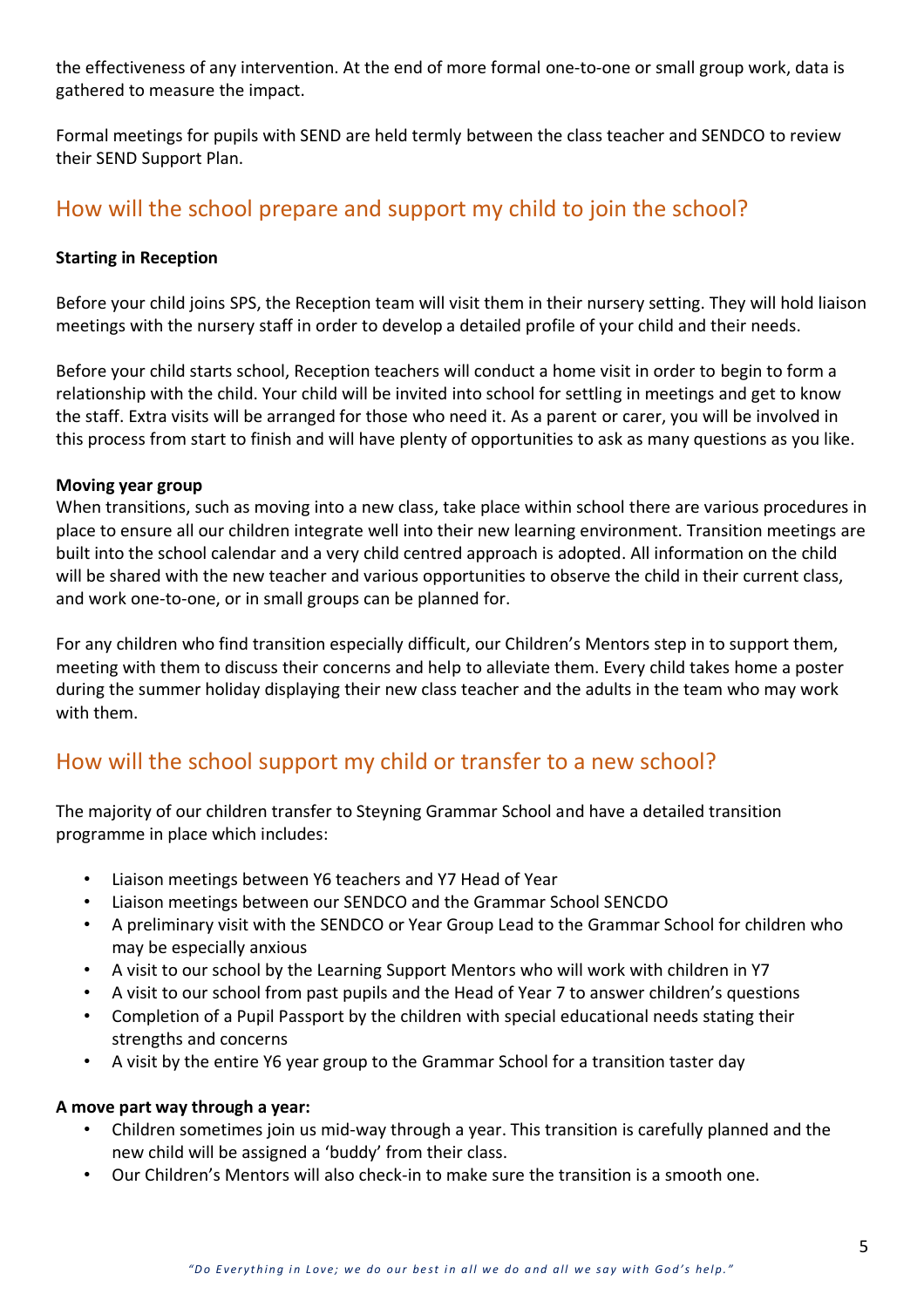### How do we support child with SEND?

Access to quality first teaching (QFT) is a priority for all pupils at SPS. All children benefit from 'Quality First Teaching': this means that teachers assess, plan and teach all children at the level which allows them to make accelerated progress with their learning. Through Quality First Teaching, we ensure that the curriculum and teaching sequences are adapted to meet the individual needs of all children. We support pupils with SEND through various means:

Curriculum support

- Adaptation of learning in class by the class teacher through quality first teaching (QFT)
- Specialist advice and support from external agencies including Educational Psychologists
- Implementation of various strategies so every child can access the curriculum at a level appropriate to their specific needs.

Communication and interaction difficulties:

- Speech and language therapy support (NHS).
- Speech and Language therapist (In school once a week to work in the SSC).
- Nurture groups
- Lego therapy groups
- Communicating Print programme
- School Start Intervention

Social and Emotional and mental health difficulties

- 2 x Children's mentors to support emotional, social and behavioural needs
- Transition and review meetings between school and parents or carers
- Advice is sought from the Learning Behaviour Advice Team (LBAT)
- Meetings with Headteacher/SENDCO /Pastoral team for parents or carers to support behaviour management at home
- Pastoral support plans and risk assessments
- Staff all trained in de-escalation and Team Teach

Physical support:

- Disabled toilet
- Adapted environment 'tent room' and 'bubble room' in Key Stage One
- Specialist equipment if needed
- Risk assessments
- Individualised Health Care Plans
- Emergency evacuation plan
- Physiotherapist support
- Occupational therapy advice and support

# How does SPS adapt the curriculum and learning environment for pupils with SEND?

At SPS, we deliver a creative curriculum that is engaging and accessible for all. Through Quality First Teaching, appropriate planning and delivery and close monitoring and assessment, we ensure that the curriculum and teaching sequences are adapted to meet the needs of the individual. The use of known teaching methods, such as scaffolding where teachers provide successive levels of temporary support that help children reach higher levels of comprehension and skill acquisition that they would not be able to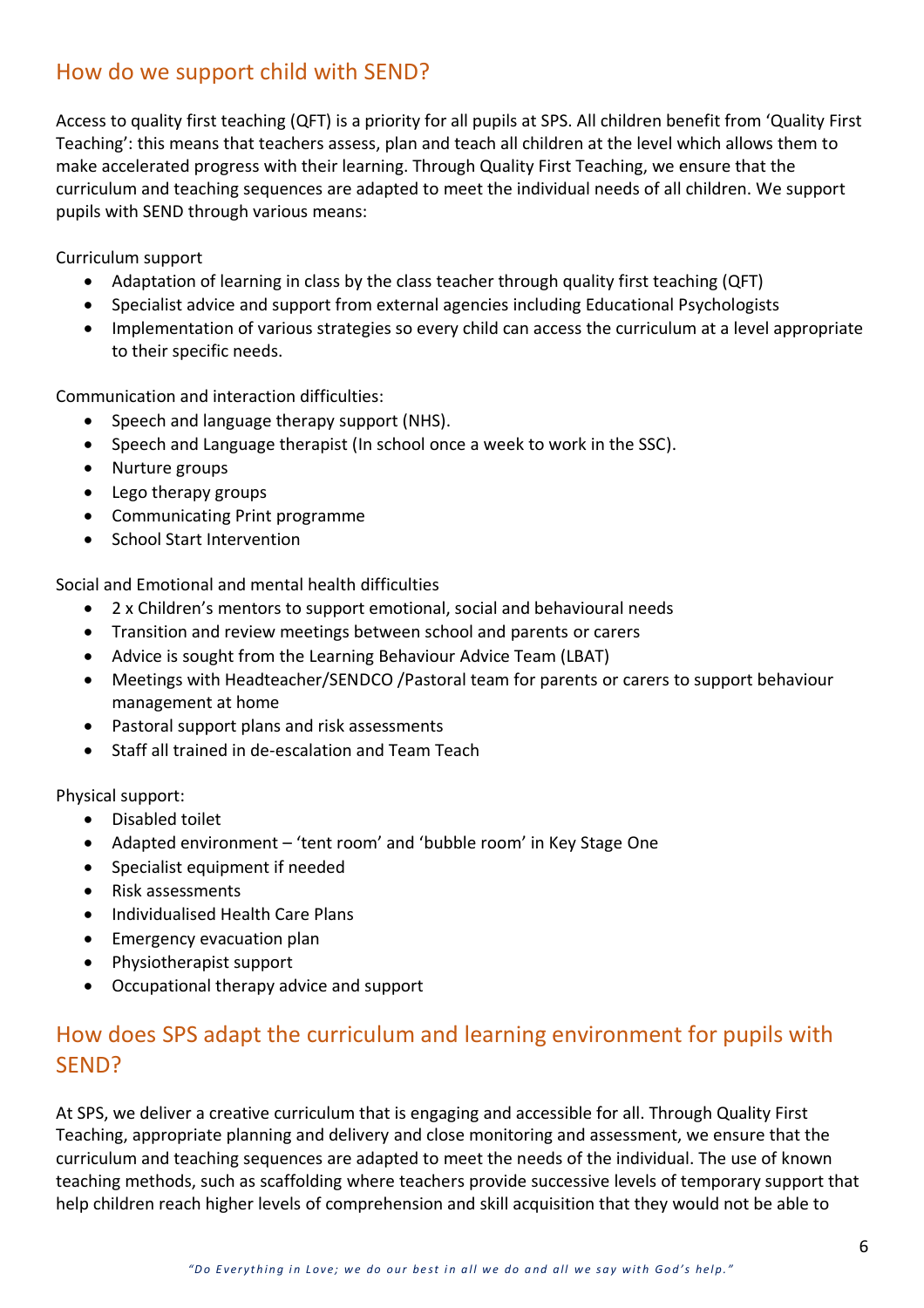achieve without assistance. Like physical scaffolding, the supportive strategies are incrementally removed when they are no longer needed. The teacher uses visual aids, as well as many other appropriate methods, are used to help pupils who may need additional support. We deliver a highly differentiated curriculum to meet the needs of all our pupils.

Class teachers plan on a weekly basis but the pupils are assessed formally and informally throughout all lessons. Plans are adapted accordingly to ensure all pupils can reach their full potential. Pupils are provided with real life experiences to enrich their understanding of different aspects of the curriculum and we try to inspire pupils with wonderful topic stimuli across the school. They also have lots of opportunities to participate in educational visits to further broaden their understanding, enrich their language and develop their confidence. Pupils with complex needs are supported by one-to-one Learning Support Assistants.

We ensure that equipment used is accessible to all children regardless of their needs. Teaching assistant support will be devolved to pupils to address needs if required. The school takes all reasonable steps to modify/adapt the learning environment to meet the individual needs of children.

The school has a Special Support Centre with ten spaces for children with significant speech, language and communication needs, all of whom have an EHCP. The highly trained S+L staff support further speech and language needs within the school where possible. The school has a bubble room which is used as a space for SEND children to use when needed and a 'tent room' to support those with ASD.

Our building is one storey with easy access for wheelchairs and has toileting facilities for disabled individuals. Parents or carers of children with physical disabilities are encouraged to visit the school and discuss their child's needs in detail with the Head Teacher in advance of enrolment. We have consistency across classrooms – a common approach to enable children to settle easily whichever classroom they are in.

### How will a child with SEND be supported in remote learning?

Please read the remote learning attachment below, which summarises how SPS supports remote learning. We will review each child individually to ensure, where possible, learning needs are being supported.

# How do we ensure that teachers and support staff are well informed and trained about the specialist needs of children with SEND?

At SPS, all teachers recognise that they are teachers of ALL pupils and are responsible for SEND provision in the school.

Teaching and support staff receive regular training through our scheduled programme of In-Service Training (INSET) and meetings in school time as well as identified online courses and webinars. There are also various opportunities to attend external courses which cover many aspects of SEND teaching and Learning. Internal training is provided by the SENDCO and any staff who have experience or training in specific aspects of SEND such as speech and language development. External trainers also provide specialist input, encompassing areas such as social communication difficulties (including Autistic Spectrum Condition) and attachment disorders. In addition, external professionals can provide individual training on specific programmes.

Staff are kept informed of the needs of those in their classes in the following ways:

• All teaching staff can access all children's reports and information on CPOMS.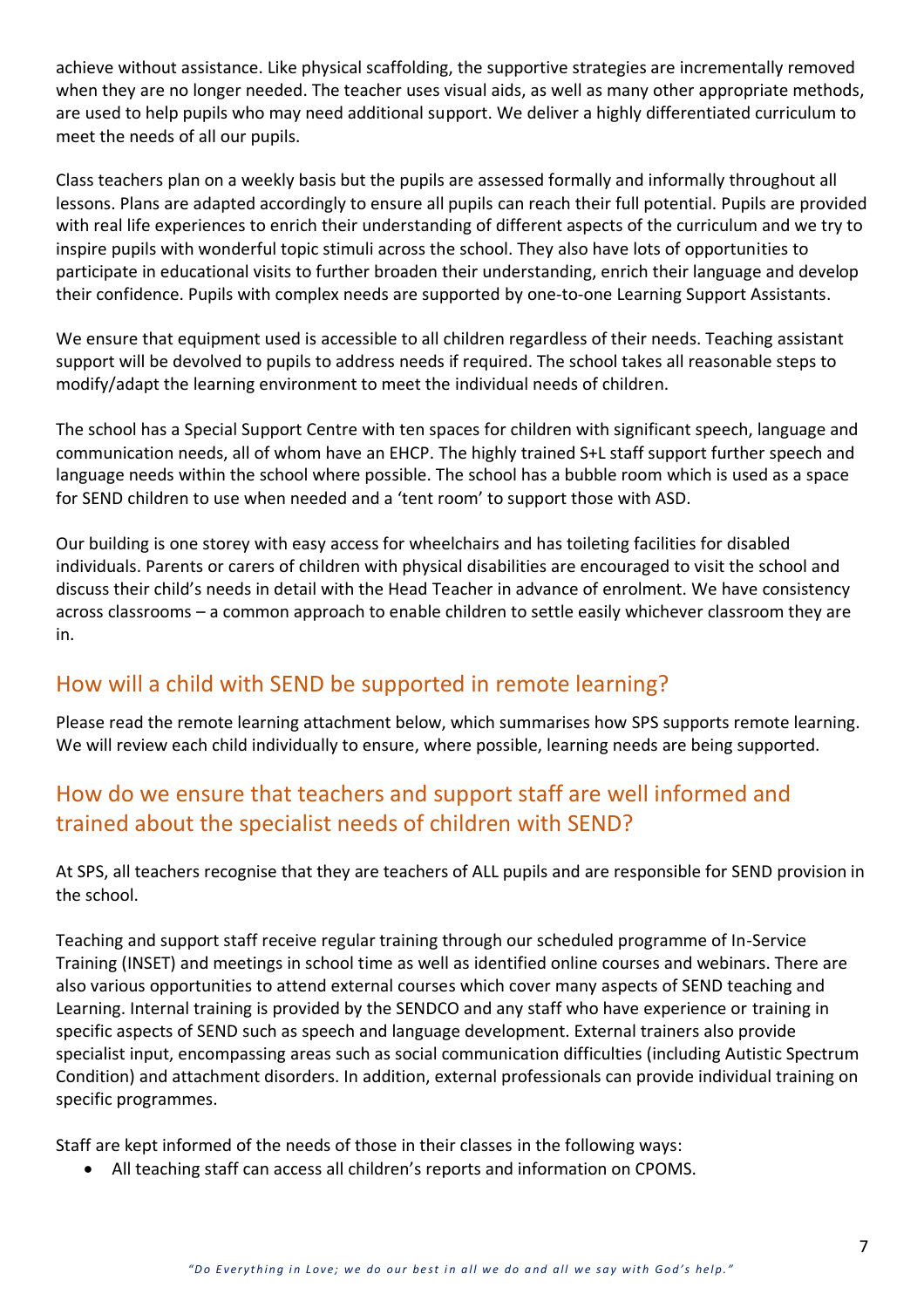- Termly Personalised Support Plans and Pupil Passports are given to all staff which are created to ensure the child's needs and voice is at the heart of their education. These are discussed directly with parents or carers and all staff working with the child
- Structured end of year transition meetings are held between all staff
- Training for specific learning difficulties is offered as required e.g. dyslexia, autism
- Regular first aid training and updates take place
- Medical training in the use of Epipens etc. is offered as required
- Training is offered to lunch supervisors as needs arise
- Speech and Language Therapist is employed weekly to work with and assess children with Speech and Language difficulties. This expertise and programme of work is communicated and modelled to staff working with those children on a classroom and phase basis

# How does the school evaluate the effectiveness of its provision for pupils with SEND?

All interventions and additional support is recorded on Support Plans. These clearly state what additional support is being provided, by whom and when. Detailed documentation is kept on the targets being addressed, the work undertaken and the progress made. Targets and progress are reviewed in Pupil Progress Meetings and information will be shared with parents or carers termly at parent evenings and through their Personalised Support Plans.

# How do you ensure my child can participate in all aspects of school life including trips and extra-curricular activities?

SPS staff will always use their best endeavours to ensure that educational visits are fully accessible to children with SEND. We are as inclusive as possible with the needs of pupils with Special Educational Needs and Disabilities being met in a mainstream setting wherever possible.

We will seek to make reasonable adjustments to trips and activities where required. This may include asking parents or carers to assist on a trip or preparing alternative routes or opportunities in order that children can access the same learning as their peers.

Risk assessments are always completed to ensure provision is appropriate and ensure the safeguarding of all children.

All children are able to participate in any extra-curricular activities that take part in school, for example harmonica club, the Outdoor project or karate. SPS's policy emphasises full inclusive for all pupils.

We are able to access support for children and parents or carers for whom English is an additional language from the West Sussex Ethnic Minority and Traveller Achievement Service (EMTAS) and through local interpreter and translation services. Lunchtime supervisors are all briefed on any children who have SEND at Steyning CE Primary School. Any additional help that is required (toileting, help with feeding) is available through a specific lunchtime supervisor or teaching assistant who overseas such children.

# What support that is available for improving the emotional and social development of pupils with special educational needs?

The children in our school have a range of needs from Autism and Dyslexia to various emotional, social and behavioural needs. We believe that all children learn best when they feel secure and happy and so aim to remove emotional barriers to learning.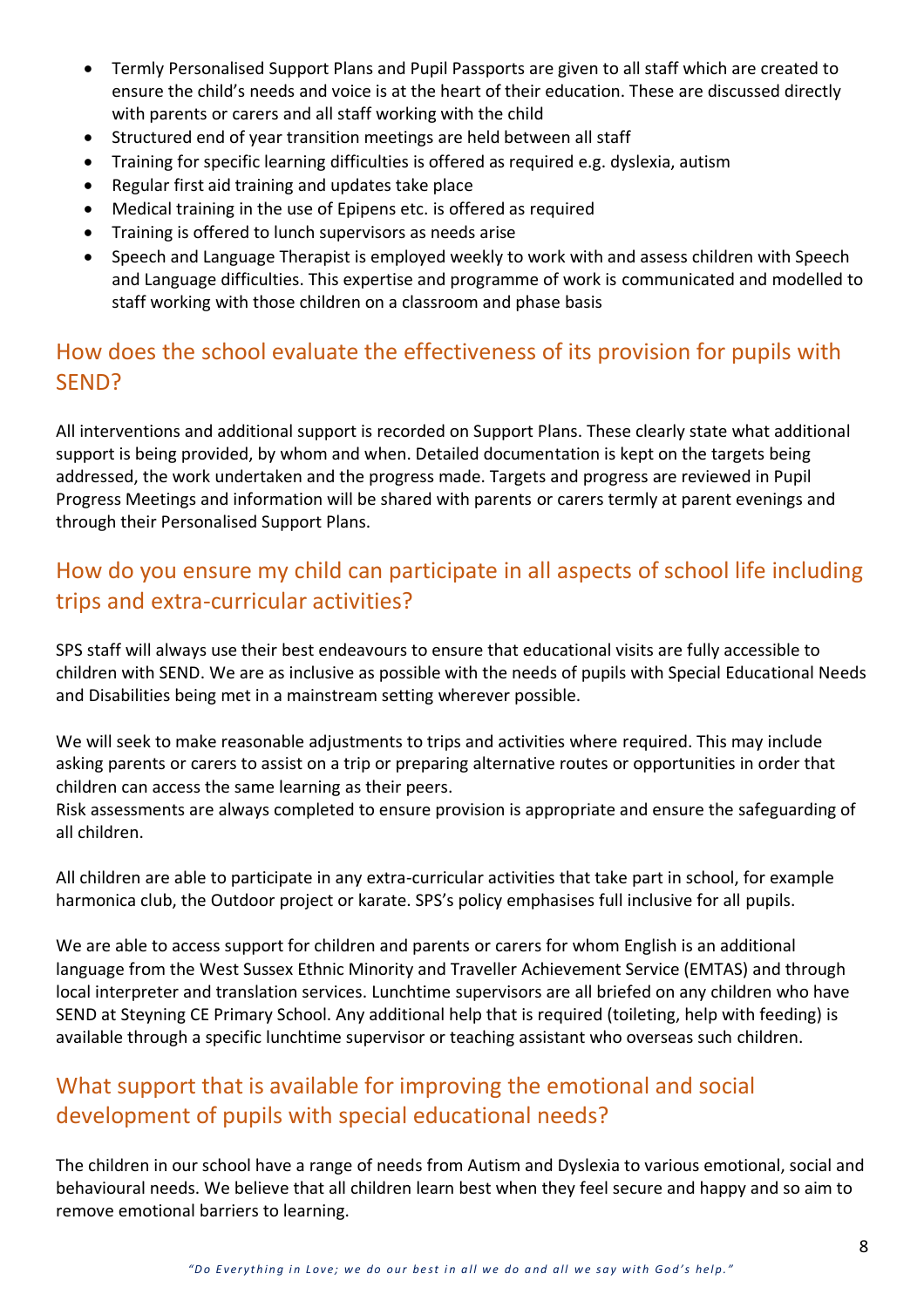Class teachers strive to make their classrooms positive and supportive environments in which children are valued, listened to and where their efforts are celebrated. At different times in their lives, children may require additional support beyond the classroom environment and we are proud to say that our provision for social, emotional and mental health is a strength of the school. We recognise that children are at different stages with regard to social and emotional communication, behaviour and interaction, selfesteem and confidence – just as much as they are in their understanding of academic subjects and that 'one size does not fit all'.

With this in mind we have developed a comprehensive package of support including:

- Two fully-trained 'Children's Mentors' who create bespoke action plans for supporting both groups and individuals
- A specially created nurture building named 'Caterpillars' which children can access at breaktimes and lunchtimes
- A fully qualified children's counsellor working in school one day every week

We have a strong PSHE curriculum and pastoral care is an integral part of our school ethos. We also have access to specialist provision from the Local Authority.

### What specialist services and expertise are available or accessed by the school?

The class teacher has overall responsibility for the pastoral, medical and social care of every child in their class. SPS maintains pastoral records through the use of CPOMS in which every staff member can add to. This is monitored consistently throughout the school day by the Pastoral Team and Senior Leadership. SPS is an inclusive school with a good reputation for managing behaviour. Any additional staff working with vulnerable children requiring support during the school day will work under the direction of the SENDCO.

At Steyning CE Primary School, we have a rich and range of experience and expertise in our teaching and support staff who are trained to support children with many types of SEND including:

- Speech, language and communication difficulties
- Autistic Spectrum Condition
- Physical therapies (if a programme has been provided by an external health specialist)
- Social, emotional and mental health needs

We also have access to many external services including:

- Educational Psychology
- Sensory Support Service
- Learning Behaviour Team
- Social Communication and Autism Team
- Speech and Language Therapy Service
- Health Services, such as Audiology
- School Nurse
- Health Visitors
- Physiotherapy Service
- Occupational Therapy
- Children's Development Centre
- Child and Adolescent Mental Health Service
- Social Services